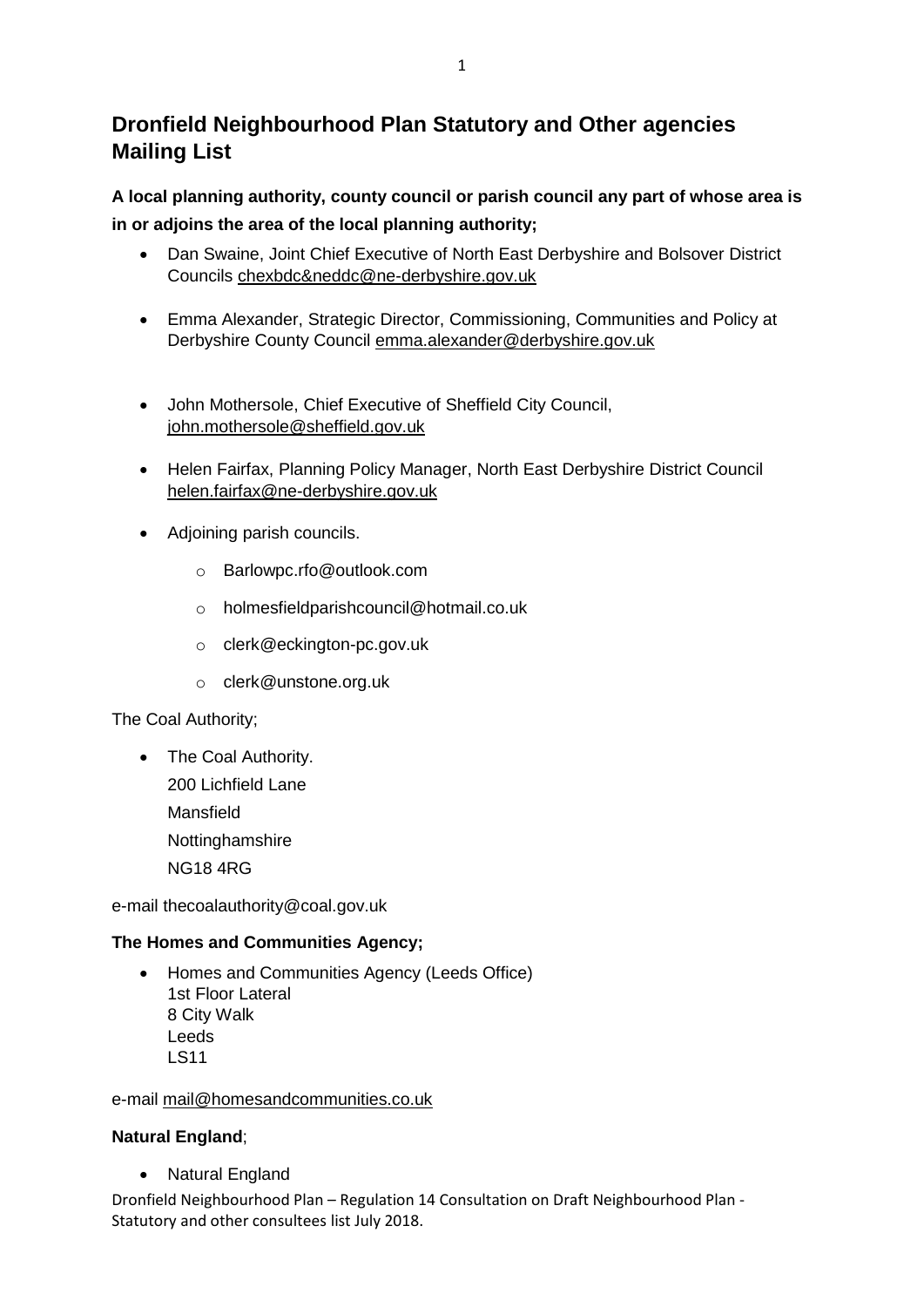Foundry House 3 Millsands Riverside Exchange Sheffield S3 8NH

e-mail [enquiries@naturalengland.org.uk](mailto:enquiries@naturalengland.org.uk)

#### **The Environment Agency;**

• Environment Agency National Customer Contact Centre PO Box 544 Rotherham S60 1BY

Email [enquiries@environment-agency.gov.uk](mailto:enquiries@environment-agency.gov.uk)

#### **The Historic Buildings and Monuments Commission for England (known as English Heritage);**

English Heritage (East Midlands Office)

44 Derngate

Northampton

E-mail: clive.fletcher@HistoricEngland.org.uk

#### **Network Rail Infrastructure Limited;**

• Network Rail

1 Eversholt Street London

NW1 2DN

E-mail [mediarelations@networkrail.co.uk](mailto:mediarelations@networkrail.co.uk) and

[townplanning.LNE@networkrail.co.uk](mailto:townplanning.LNE@networkrail.co.uk)

#### **The Highways Agency**;

• The Highways Agency

Federated House London Road Dorking RH4 1SZ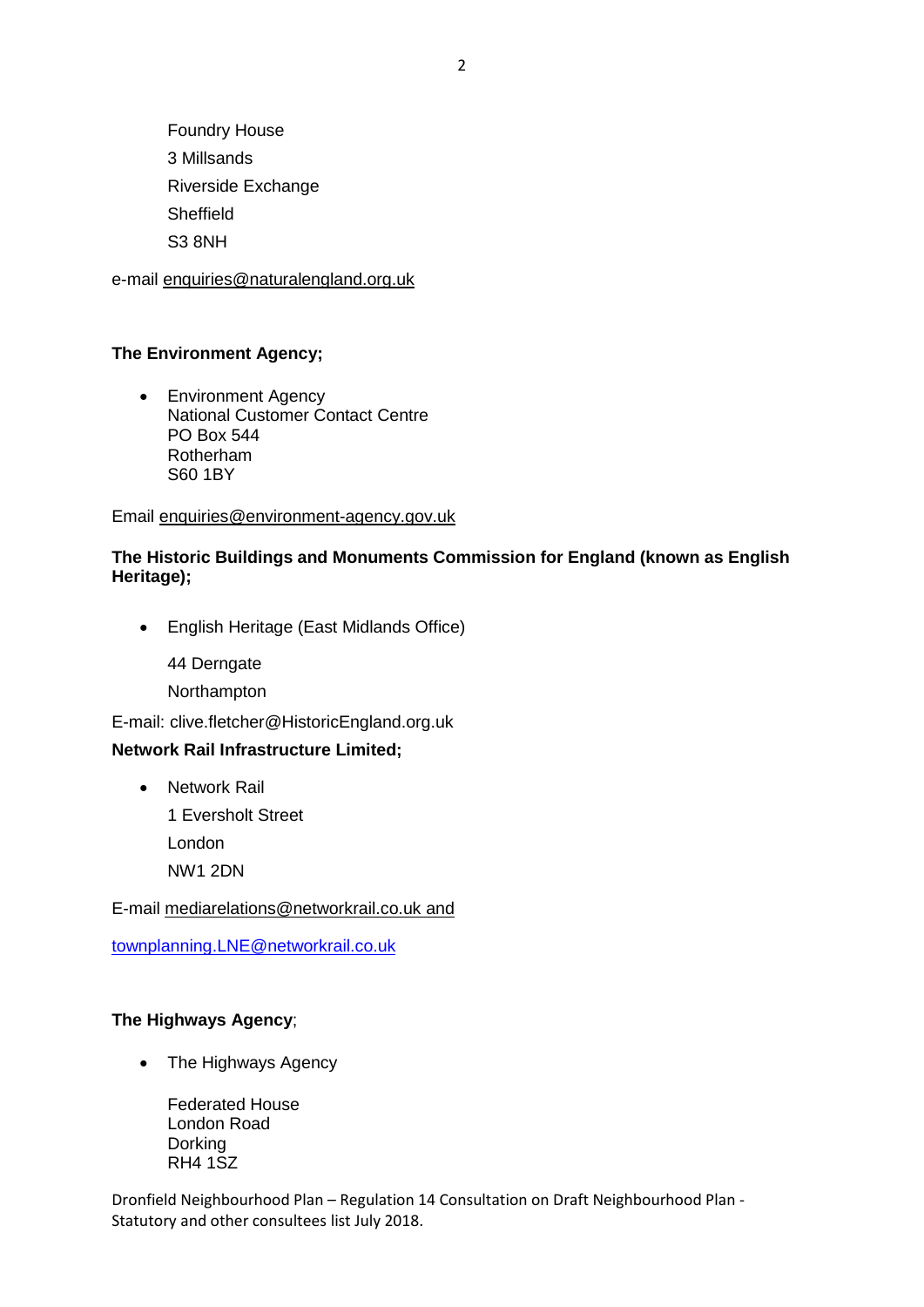E-mail [ha\\_info@highways.gsi.gov.uk](mailto:ha_info@highways.gsi.gov.uk) and

Simon.jones@highwaysengland.co.uk

## **Any person—**

**To whom the electronic communications code applies by virtue of a direction given under section 106(3)(a) of the Communications Act 2003; and**

**Who owns or controls electronic communications apparatus situated in any part of the area of the local planning authority;**

• BT Group plc BT Centre 81 Newgate Street London EC1A 7AJ

E-mail [newsroom@bt.com](mailto:newsroom@bt.com)

plus

 $E$ 

E-mail [public.affairs@ee.co.uk](mailto:public.affairs@ee.co.uk)

## **Primary Care Trust;**

• North Derbyshire Clinical Commissioning Group Nightingale Close Off Newbold Road **Chesterfield** S41 7PF

Email [pauline.innes@northderbyshireccg.nhs.uk](mailto:pauline.innes@northderbyshireccg.nhs.uk) (you may have a better contact)

## **A person to whom a licence has been granted under section 6(1)(b) and (c) of the Electricity Act 1989[\(8\)](http://www.legislation.gov.uk/uksi/2012/637/schedule/1/made#f00025);**

 National Grid Customer Support Team National Grid Brick Kiln Street **Hinckley**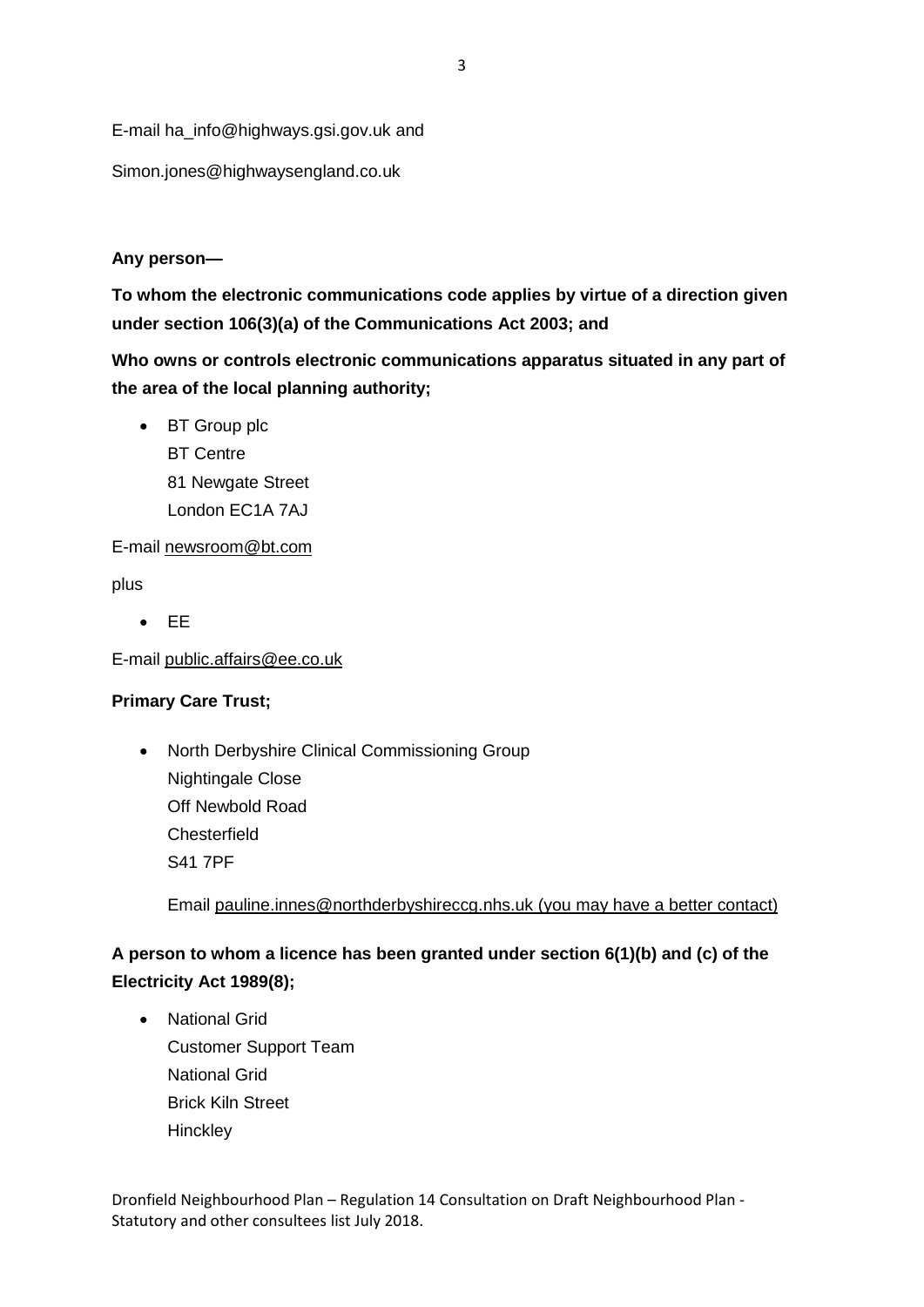Leicestershire LE10 0NA

Email: [customersupport@nationalgrid.com](mailto:customersupport@nationalgrid.com)

National Grid

E mail [customersupport@nationalgrid.com](mailto:customersupport@nationalgrid.com)

#### **A person to whom a licence has been granted under section 7(2) of the Gas Act 1986[\(9\)](http://www.legislation.gov.uk/uksi/2012/637/schedule/1/made#f00026)**

British Gas

#### e-mail [customerservice@britishgas.co.uk](mailto:customerservice@britishgas.co.uk)

## **A person to whom a licence has been granted under section 7(2) of the Gas Act 1986[\(9\)](http://www.legislation.gov.uk/uksi/2012/637/schedule/1/made#f00026);**

**•** British Gas

e-mail [customerservice@britishgas.co.uk](mailto:customerservice@britishgas.co.uk)

#### **A sewerage undertaker;**

• Severn Trent Water Ltd

Customer Relations PO Box 5310 **Coventry** CV3 9FJ

Email - customer.relations@severntrent.co.uk

### **A water undertaker;**

• Severn Trent Water Ltd

Customer Relations PO Box 5310 **Coventry** CV3 9FJ

#### **Yorkshire Water**

Clare.dunlop@yorkshirewater.co.uk

## **Voluntary bodies some or all of whose activities benefit all or any part of the neighbourhood area;**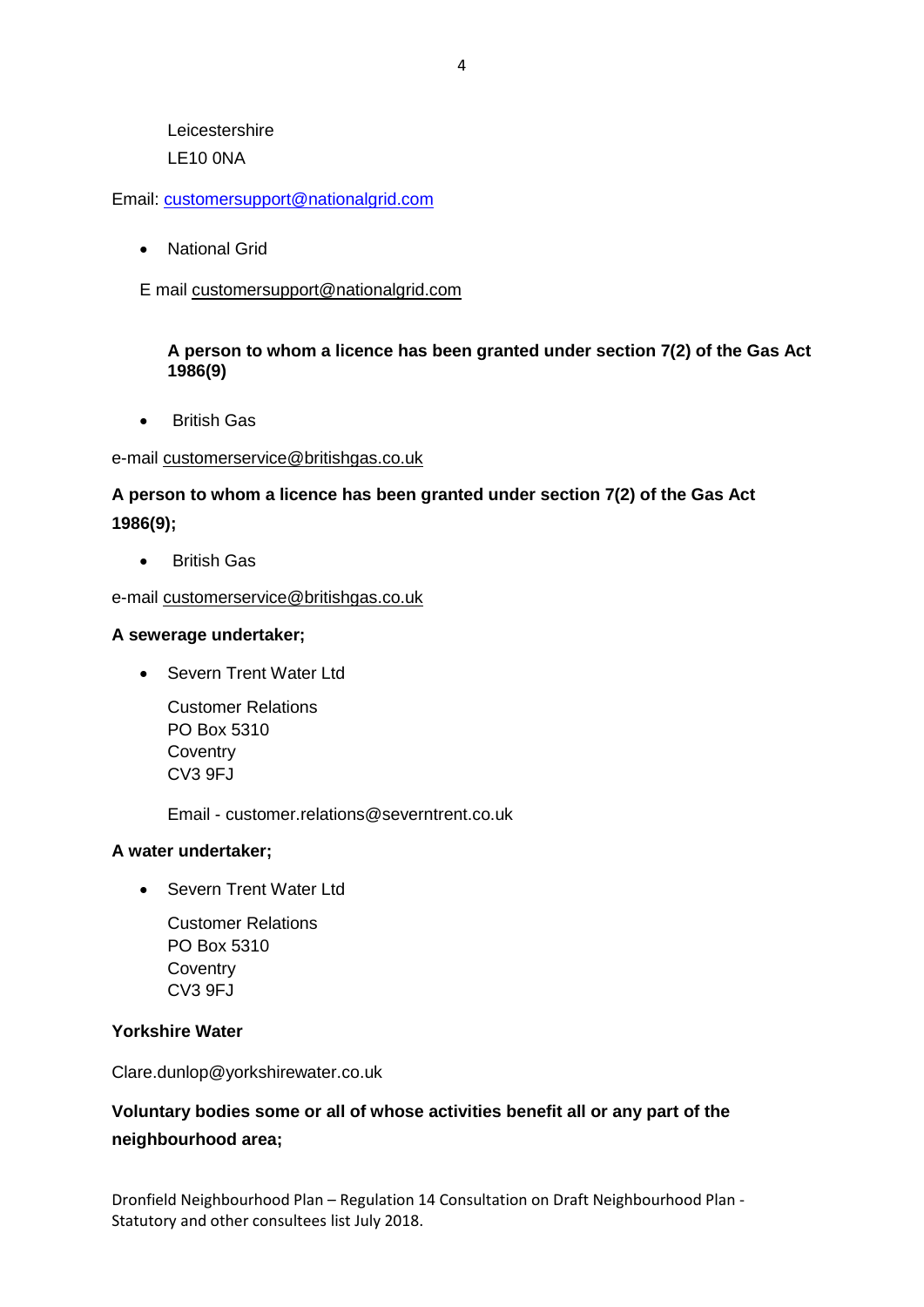- The Chesterfield and North East Derbyshire Council for Voluntary Service and Action Limited *(*Links CVS) No.1 Rose Hill East **Chesterfield** S40 1NU Email: [linkscvs@btconnect.com](mailto:linkscvs@btconnect.com)
- Campaign to Protect Rural England National Office 5-11 Lavington Street London SE1 0NZ Email: [committee@cprederbyshire.org.uk](mailto:committee@cprederbyshire.org.uk)
- National Trust

### Email [enquiries@nationaltrust.org.uk](javascript:location.href=)

## **Bodies which represent the interests of different racial, ethnic or national groups in the neighbourhood area;**

Chesterfield Equality and Diversity Forum.

Email: [katy.marshall@chesterfield.gov.uk](mailto:katy.marshall@chesterfield.gov.uk)

• The National Federation of Gypsy Liaison Groups

#### e-mail [info@nationalgypsytravellerfederation.org](mailto:info@nationalgypsytravellerfederation.org)

Derbyshire County Council (equality and diversity team)

E-mail [equalityanddiversity@derbyshire.gov.uk](mailto:equalityanddiversity@derbyshire.gov.uk)

## **Bodies which represent the interests of different religious groups in the neighbourhood area;**.

 The Chesterfield and North East Derbyshire Council for Voluntary Service and Action Limited *(*Links CVS) No.1 Rose Hill East **Chesterfield** S40 1NU Email: [linkscvs@btconnect.com](mailto:linkscvs@btconnect.com)